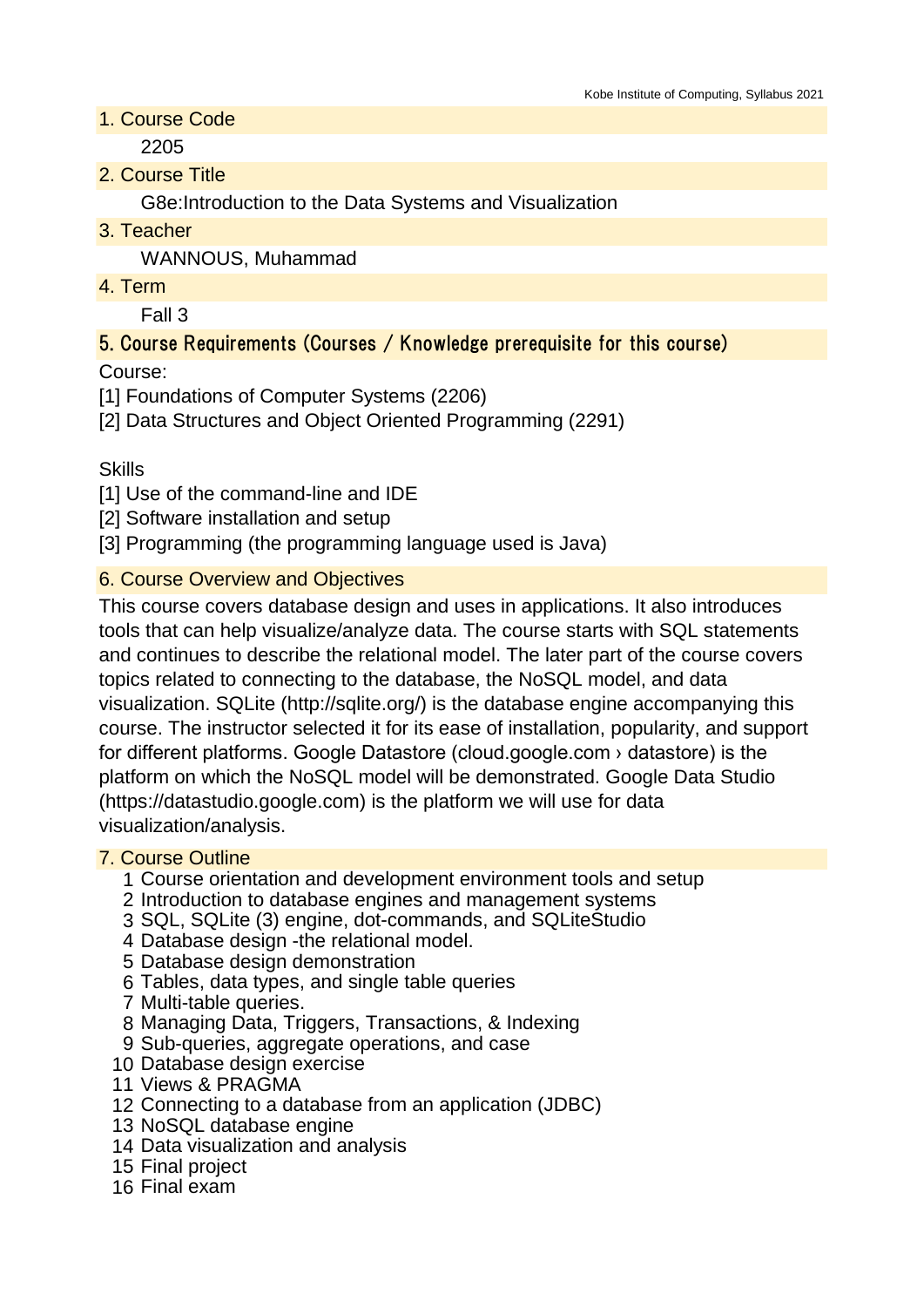#### 8. Textbooks (Required Books for this course)

For this course, a set of lecture slides, handouts, and reports will be distributed in timely manner.

#### 9. Reference Books (optional books for further study)

[1] Getting Started with SQL: A Hand-on Approach for Beginners, Thomas Nield, 1491938617

[2] MySQL, 5th Ed., Paul DuBois, 9780321833877

#### 10. Course Goals (Attainment Targets)

- (1) Define a 'database', a 'database management system', and database structure.
- (2) Describe a relational database model and SQL syntax
- (3) Describe the non-relational model
- (4) Use the relational model in designing a database
- (5) Practice querying a database through the command-line and an application
- (6) Practice using a platform to visualize/analyze data.

(7) (8)

11. Correspondence relationship between Educational goals and Course goals

| Educational goals of the school |                                                                              |                            | <b>Course Goals</b> |
|---------------------------------|------------------------------------------------------------------------------|----------------------------|---------------------|
| High level ICT                  | <b>Basic academic skills</b>                                                 |                            |                     |
| skills                          | Specialized knowledge and literacy                                           |                            | $(5)$ $(6)$<br>4)   |
|                                 | Ability to continually improve own strengths                                 |                            |                     |
| Human skill<br>(Tankyu skill)   | Ability to discover and Problem setting<br>resolve the problem<br>in society |                            |                     |
|                                 |                                                                              | <b>Hypothesis planning</b> |                     |
|                                 |                                                                              | <b>Hypothesis testing</b>  |                     |
|                                 |                                                                              | <b>Practice</b>            |                     |
|                                 | Fundamental                                                                  | Ability to step forward    |                     |
|                                 | Competencies for                                                             | Ability to think through   |                     |
|                                 | <b>Working Persons</b>                                                       | Ability to work in a team  |                     |
| <b>Professional ethics</b>      |                                                                              |                            |                     |

12. Evaluation

| <b>Goals</b> | Evaluation method & point allocation |      |  |  |                                   |       |
|--------------|--------------------------------------|------|--|--|-----------------------------------|-------|
|              | examination                          | Quiz |  |  | Reports Presentation Deliverables | Other |
|              |                                      |      |  |  |                                   |       |
|              |                                      |      |  |  |                                   |       |
| 3            |                                      |      |  |  |                                   |       |
| 4            |                                      |      |  |  |                                   |       |
| 5            |                                      |      |  |  |                                   |       |
| 6            |                                      |      |  |  |                                   |       |
| Allocation   |                                      |      |  |  |                                   |       |
|              |                                      |      |  |  |                                   |       |
| Allocation   |                                      | 30   |  |  | 30                                |       |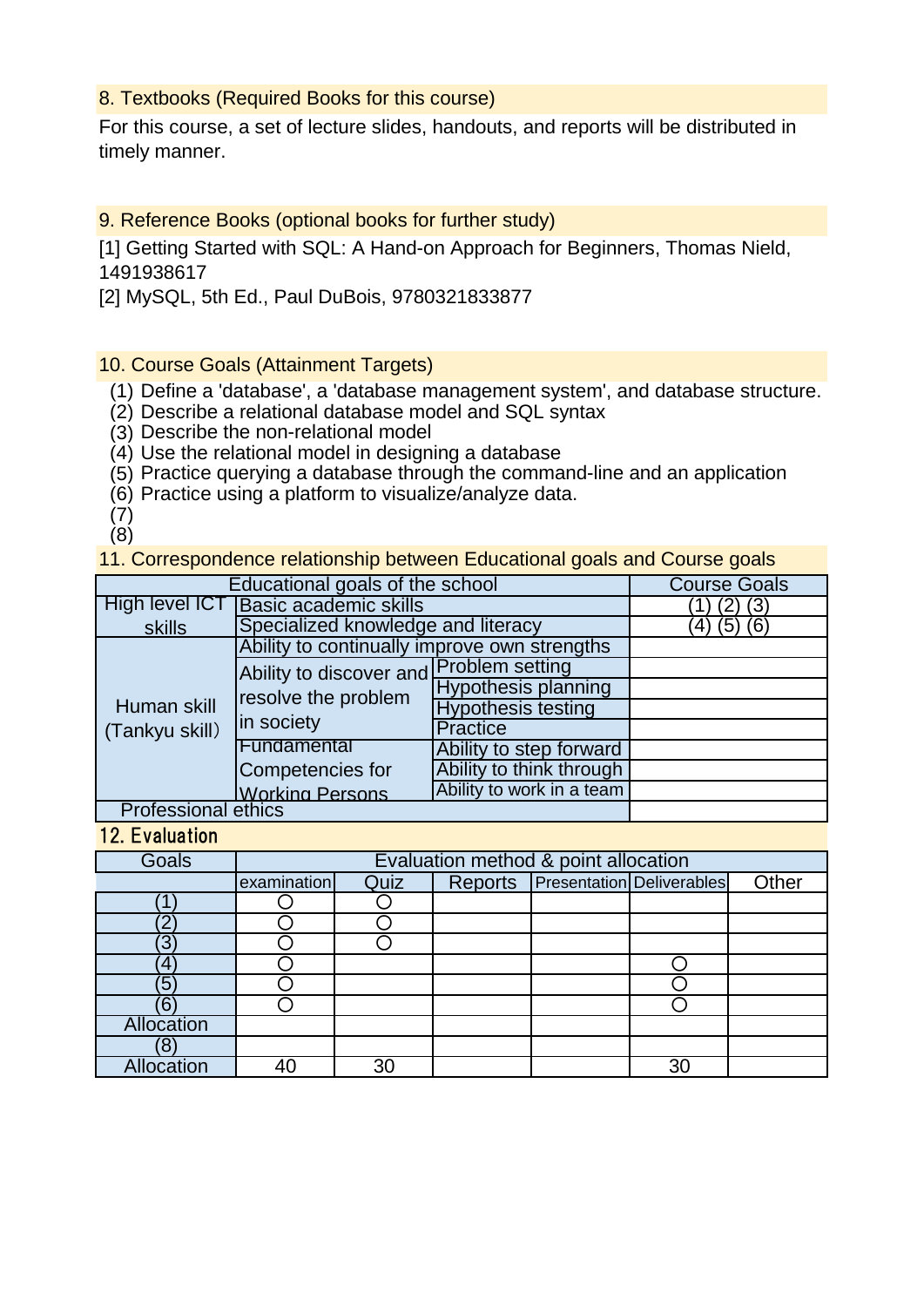|                | <b>13. Evaluation Criteria</b>                                                                                          |                                                                                                                                                                                                                                                                                                                                                                                                                                                                                                                                                                                                                                                                                                                                                                                |     |
|----------------|-------------------------------------------------------------------------------------------------------------------------|--------------------------------------------------------------------------------------------------------------------------------------------------------------------------------------------------------------------------------------------------------------------------------------------------------------------------------------------------------------------------------------------------------------------------------------------------------------------------------------------------------------------------------------------------------------------------------------------------------------------------------------------------------------------------------------------------------------------------------------------------------------------------------|-----|
|                | Examination                                                                                                             | A final exam is intended to assess students' overall understanding<br>and application of the course goals. This is an open-book exam that<br>allows students to locate answers in the subject materials/external<br>resources. The exam consists of several questions of different<br>types, simple answer, multiple choices, space-filling,  etc.<br>and one exercise to design a database and implement the<br>design in SQLite.                                                                                                                                                                                                                                                                                                                                             |     |
| Quiz           |                                                                                                                         | This course will include up to three quizzes. Each quiz consists of<br>several questions of different types, simple answer, multiple<br>choices, space-filling, etc. The questions are to verify the<br>knowledge a student has acquired regarding specific lectures. The<br>quiz is limited in time, but a student can try it twice.                                                                                                                                                                                                                                                                                                                                                                                                                                          |     |
| <b>Reports</b> |                                                                                                                         |                                                                                                                                                                                                                                                                                                                                                                                                                                                                                                                                                                                                                                                                                                                                                                                |     |
|                | Presentation                                                                                                            |                                                                                                                                                                                                                                                                                                                                                                                                                                                                                                                                                                                                                                                                                                                                                                                |     |
|                | Deliverables                                                                                                            | The course includes one exercise and one final projects. The<br>exercise involves designing a database for a specific application.<br>The project is relatively more significant and involves writing an<br>application that connects to a database and performs several<br>functions. The instructor will demonstrate the first database design<br>while students work, individually, on the exercise and the final<br>project.<br>Each student should deliver a PDF file explaining the design of a<br>database in addition to a database file where the design has been<br>implemented. As for the final project, each student should deliver a<br>database file in addition to the working code for the project. The<br>instructure will verify the files on his computer. |     |
| Other          |                                                                                                                         |                                                                                                                                                                                                                                                                                                                                                                                                                                                                                                                                                                                                                                                                                                                                                                                |     |
|                | <b>14. Active Learning</b>                                                                                              |                                                                                                                                                                                                                                                                                                                                                                                                                                                                                                                                                                                                                                                                                                                                                                                |     |
|                |                                                                                                                         | Hourly percentage of active learning within the whole class time                                                                                                                                                                                                                                                                                                                                                                                                                                                                                                                                                                                                                                                                                                               | 70% |
|                | All the time<br>Active learning such as problem solving assignment using the<br>knowledge and skills acquired in class. |                                                                                                                                                                                                                                                                                                                                                                                                                                                                                                                                                                                                                                                                                                                                                                                |     |
|                | Sometimes<br>2 Active learning such as group works and discussions.                                                     |                                                                                                                                                                                                                                                                                                                                                                                                                                                                                                                                                                                                                                                                                                                                                                                |     |
|                | Not at all<br>3 Outcome presentations and feedbacks.                                                                    |                                                                                                                                                                                                                                                                                                                                                                                                                                                                                                                                                                                                                                                                                                                                                                                |     |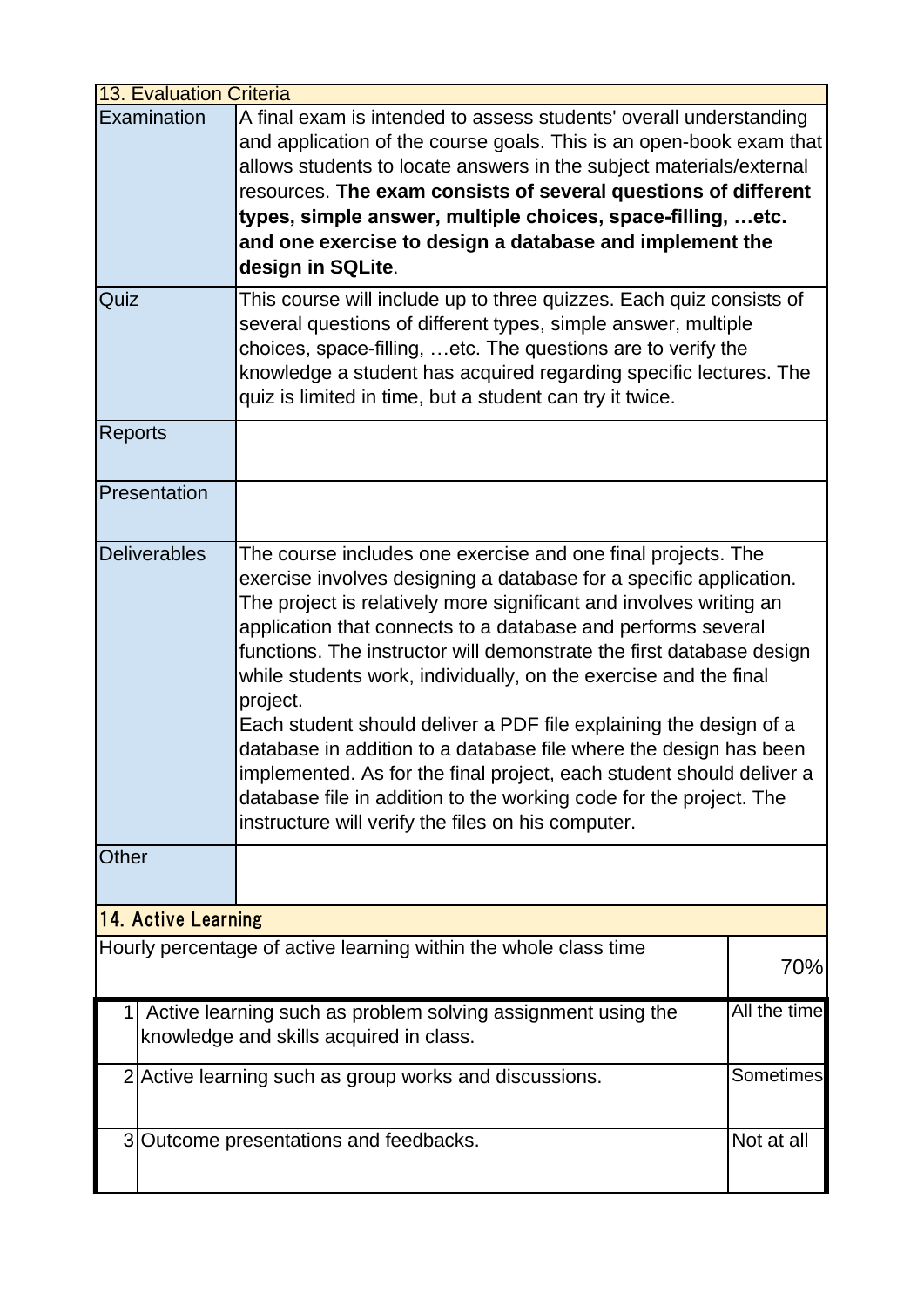4 Students actively make decisions on how the class should be | Not at all conducted.

#### 15. Notes

This course contains both theoretical and practical parts. Mastering the commandline and the use of an IDE is necessary to complete the exercises.

Quizzes and projects have deadlines and they won't be postponed unless a serious issue occurs.

#### 16. Course plan

(Notice) This plan is tentative and might be changed at the time of delivery

Lesson 1: (Course orientation, Introduction to database)

(Discussion, Lecture 45 minutes, Practice 45 minutes)

# [1] Course syllabus

- [2] Grading
- [3] Development environment
	- + Java Development Kit (JDK)
	- + NetBeans IDE
	- + SQLite (3)
	- + SQLiteStudio

Lesson 2: (Introduction to database engines and management systems)

(Lecture 45 minutes, Practice 45 minutes)

- [1] Centralized and lightweight databases
	- + Server-client database management systems
	- + File-based database management systems
- [2] Tables (introduction)

Lesson 3: (SQL, SQLite (3) engine, dot-commands, and SQLiteStudio)

(Lecture 45 minutes, Practice 45 minutes)

# [1] SQL

- [2] SQLite
	- + Importing a database file
	- + dot-commands
	- + SQL commands
- [3] SQLiteStudio
	- + importing a database file

Lesson 4: (Database design -the relational model.)

(Lecture 45 minutes, Practice 45 minutes)

- [1] Entity Relation Diagram (ERD)
- [2] Database entities
- [3] Relations
	- + 1-1 relation
	- + 1-m relation
	- + m-m relation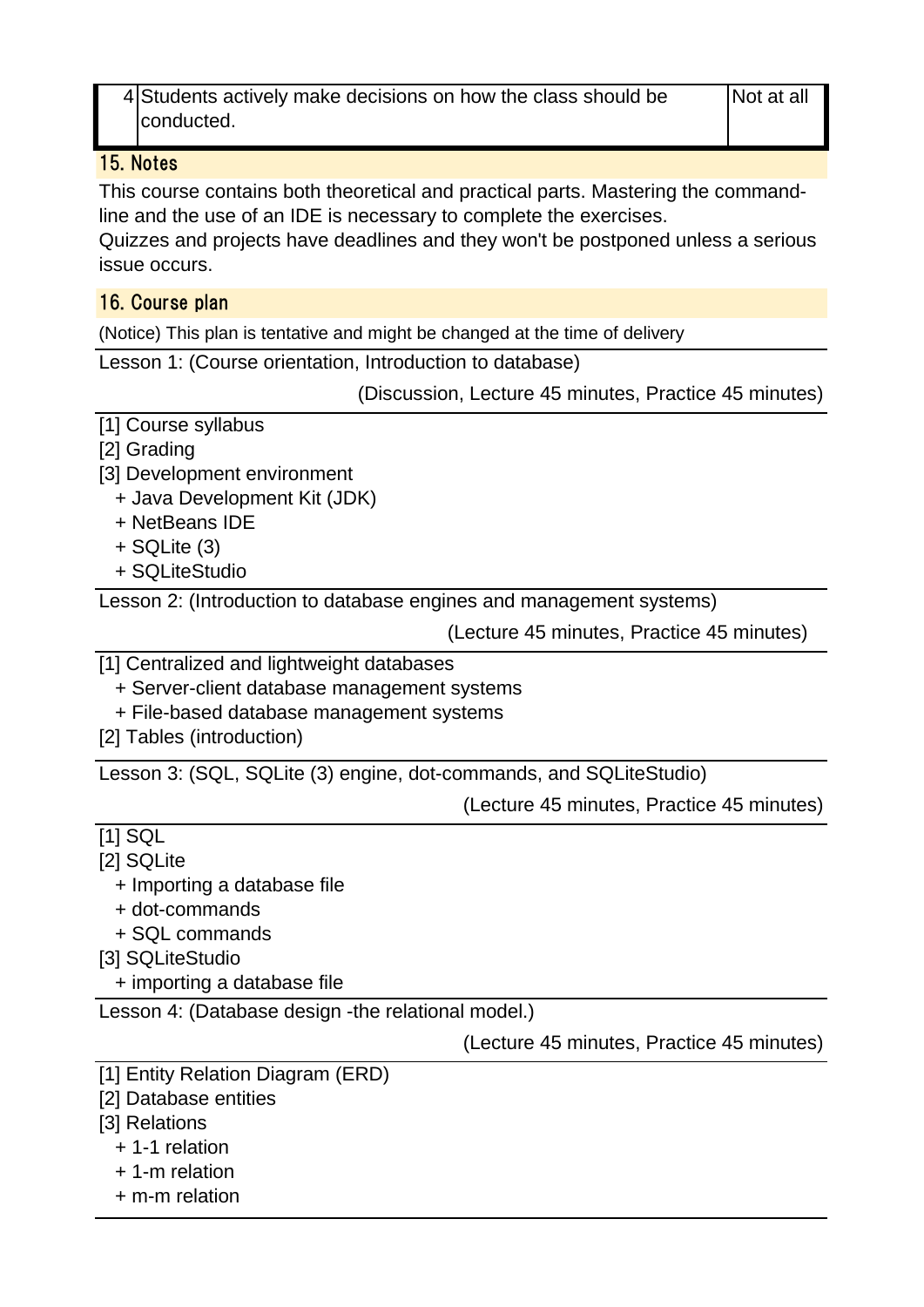| Lesson 5: (Database design - demonstration)                                   |                                           |
|-------------------------------------------------------------------------------|-------------------------------------------|
|                                                                               | (Lecture 45 minutes, Practice 45 minutes) |
| [1] Entity Relation Diagram (ERD)                                             |                                           |
| + From the ERD to tables                                                      |                                           |
|                                                                               |                                           |
| Lesson 6: (Tables, data types, and single table queries)                      |                                           |
|                                                                               | (Lecture 45 minutes, Practice 45 minutes) |
| [1] Tables                                                                    |                                           |
| + Schema                                                                      |                                           |
| + Data types                                                                  |                                           |
| [2] Single table queries                                                      |                                           |
| + SELECT                                                                      |                                           |
| Lesson 7: (Multi-table queries)                                               |                                           |
|                                                                               | (Lecture 45 minutes, Practice 45 minutes) |
| [1] Multi table queries                                                       |                                           |
| + SELECT                                                                      |                                           |
| + Joins                                                                       |                                           |
| Lesson 8: (Managing Data, Triggers, Transactions, & Indexing)                 |                                           |
|                                                                               | (Discussion, 90 minutes)                  |
|                                                                               |                                           |
| [1] Managing data<br>+ Insert                                                 |                                           |
| + Delete                                                                      |                                           |
| + Update                                                                      |                                           |
| [2] Triggers                                                                  |                                           |
| + Create/delete triggers                                                      |                                           |
| [3] Transactions                                                              |                                           |
| + Complete/cancel                                                             |                                           |
| $[4]$ Index                                                                   |                                           |
| + Create/drop an index                                                        |                                           |
| Lesson 9 : (Sub-queries, aggregate operations, and case)                      |                                           |
|                                                                               | (Lecture 45 minutes, Practice 45 minutes) |
| [1] Sub queries                                                               |                                           |
| [2] Aggregation operation                                                     |                                           |
| + AVG, COUNT                                                                  |                                           |
| $[3]$ CASE                                                                    |                                           |
| Lesson 10 : Database design exercise)                                         |                                           |
|                                                                               | (Lecture 20 minutes, Practice 70 minutes) |
| In this session, we will work on one exercise on designing a database for one |                                           |
| application.                                                                  |                                           |
|                                                                               |                                           |

The lecturer provides the text of the exercise and the students work, individually, on designing the database.